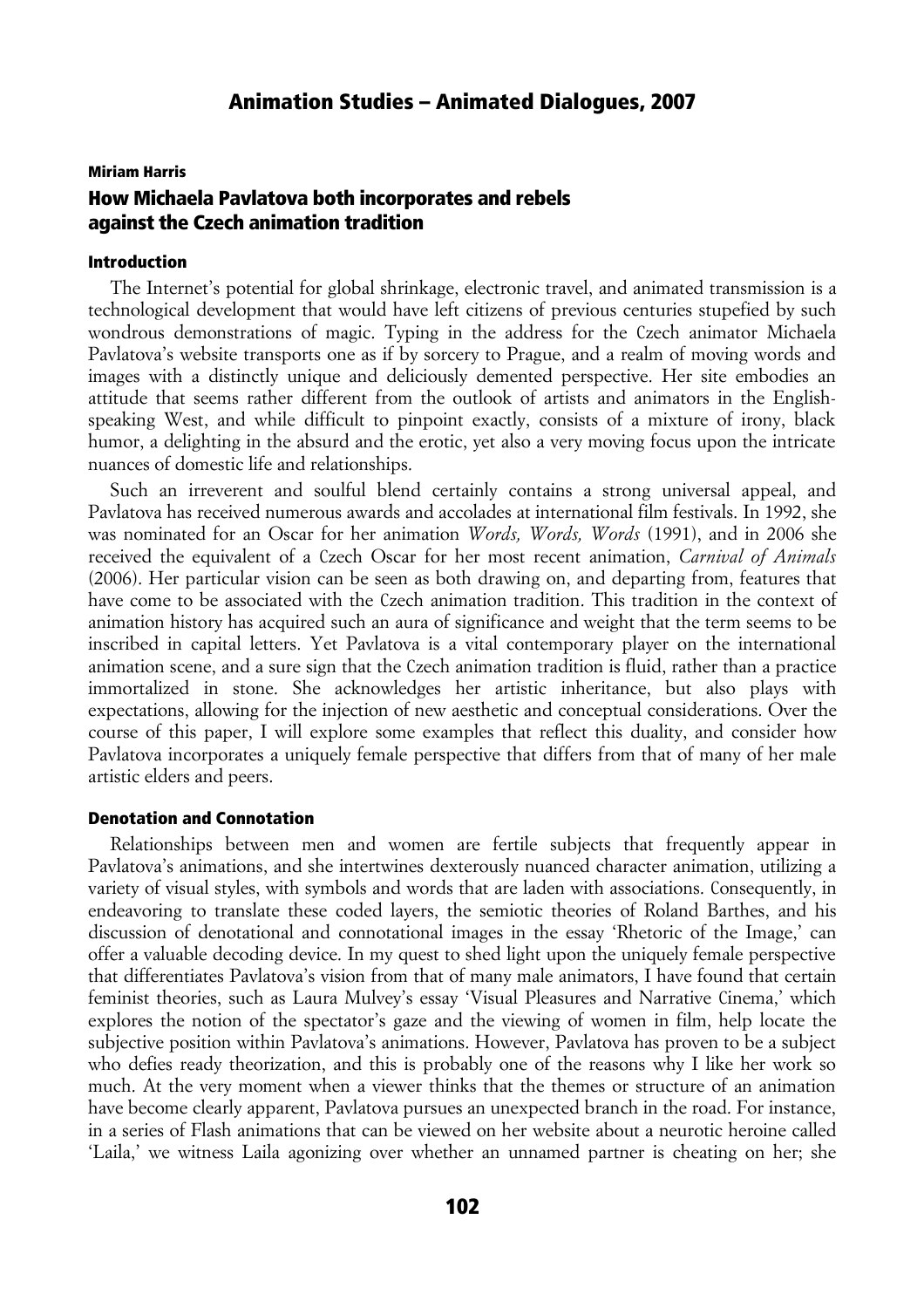consoles herself with the thought that 'He told me they are just friends.' The tone is one of intimacy and we empathize with the vulnerable heroine. As a female viewer, I experience a sense of solidarity with this young woman who has been so viciously betrayed by the callous world of men. One is therefore thoroughly unprepared for the camera pan to the left that exposes the identity of her unfaithful partner: a cat who is energetically having intercourse with another feline companion.

I believe that there is currently only a small cluster of female animators from English-speaking countries who have introduced the kind of anarchic, black twists to their narratives that one often encounters in the work of Pavlatova. Part of the reason for this phenomenon could be that the Western acculturation of women requires an observation of polite rules of etiquette in order to be 'ladylike' and therefore attractive to men. The edgy, gutsy humor of Matt Groening, Bill Plympton, Phil Mulloy and Mike Judge is able to accommodate nudity, farting, burping, sexual innuendo (and in the case of the independent animators Plympton and Mulloy, explicit sexual depictions), violence, and leaking orifices, with nary the lifting of an eyebrow, but I believe that the audience response might involve a greater sense of discomfort if one of these creators was a female. Pavlatova herself has commented that she could have pushed the sexual content of Carnival of Animals further, and created less controversy, if she was a male animator. In a 2006 interview she observed that: 'I think that if a man had made this movie it would be more daring and more direct' (Halkova 2006). Pavlatova has therefore employed strategies that involve a certain veiling of her content, such as symbolism, allegory, and irony, in order to temper the directness of her message, but such techniques also increase the outlandish humour and delicious nuttiness within the animation.

Surprising twists in a narrative's trajectory constitute part of the pleasure derived from Pavlatova's animated films; her technique of partial veiling, so that a viewer interacts not only with the surface of the narrative but also experiences the reverberation of rich layers of meaning, adds further to the viewer's enjoyment. In his classic essay 'Rhetoric of the Image,' Barthes analyses an advertisement for Italian pasta, and observes that words in conjunction with images help anchor their signification, whereas images on their own can trigger a stream of signifieds. In his analysis of the advertisement, he writes that 'the distinction between the literal message and the symbolic message is operational; we never encounter (at least in advertising) a literal image in a pure state' (1977, p. 42). Consequently, there is the presented, or 'denoted' scene, a photograph of a string shopping bag with fresh produce, but also a variety of connotative signs whose reading depends on 'the different kinds of knowledge – practical, national, cultural, aesthetic – invested in the image' (Barthes 1977, p. 46), so that a viewer's awareness of the tomato and pepper as vital ingredients within Italian cooking, will have their notion of the image's 'Italianicity' augmented. Barthes adds that 'the denotation of the drawing is less pure than that of the photograph, for there is no drawing without style' (1977, p. 43).

Barthes' observations are extremely helpful in understanding why Pavlatova's imagery is so resonant, creating a rich stream of associations for the viewer. In Carnival of Animals (2006), for instance, an early sequence deals with the onset of puberty: a group of nervous young girls are noticing changes in their bodies such as budding breasts, armpit hair that requires shaving, as well as a newfound interest in the unkempt boys who slouch past them. The characters in this sequence are drawn with a style that recalls the 'Art Brut' and deliberately 'childlike' work of artists such as Jean Dubuffet and the cartoonist William Steig, and thereby accentuates the sense of childhood's raw and awkward progression into adulthood. A viewer who has knowledge about experimental animation and the principles underlying animated movement will find that the next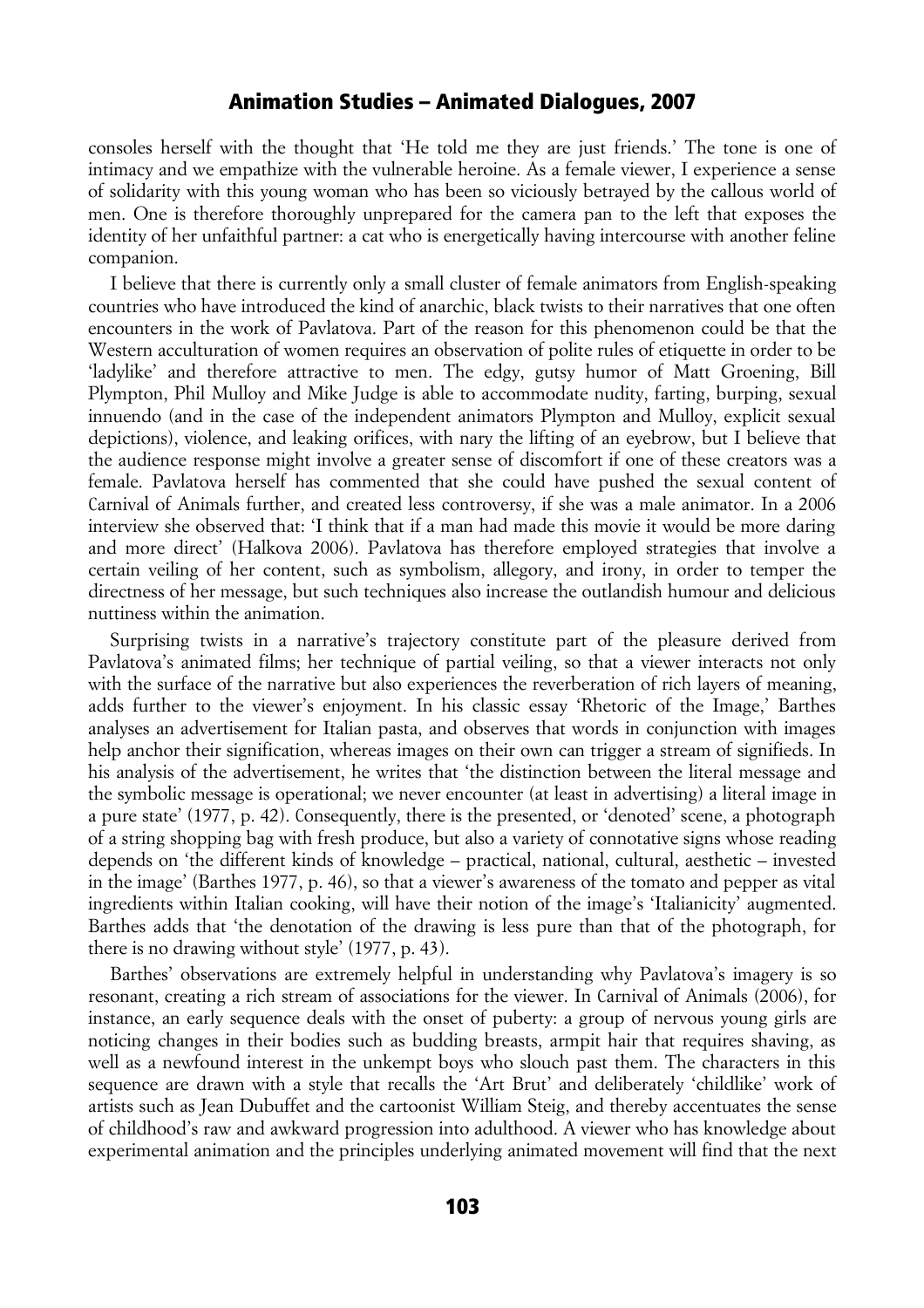sequence carries a host of connotations, because Pavlatova plunges into a whirlwind of diamondlike vagina motifs and sausage-shaped penis symbols that speed to and fro across the screen, chasing each other, like an abstract animation by Len Lye. It is a side-splittingly outrageous animation joke, and she has even applied the classic animation principle of 'squash and stretch' to the bouncing penises. For the rest of the film, Pavlatova plays with the audience by introducing unexpected scenarios, a range of drawing styles, images that are the literal embodiment of linguistic phrases, and sexual innuendo in the most unlikely locations, such as an ejaculating fountain. The viewer is taken on a journey that defies traditional notions of political correctness, yet the romp is saved from sleaziness due to the myriad associations evoked. The overall message, to my mind, is the enjoyment of a variety of sexual scenarios as well as the animator's sheer playfulness. Pavlatova says that it is 'about getting joy from life' and 'it is something sparkling, but which doesn't stay very long, like a small bottle of champagne.'

### A Feminine Language

Contemporary female animators from the English-speaking world with the courage to skate close to the edge of 'good taste' include the British animator Joanna Quinn, the American animator Suzan Pitt, and Martha Colburn, an American who draws and paints over stretches of old films, including porn, to create new animated narratives that trigger both unease and laughter. Colburn's recent animation *Destiny Manifesto* (2006), which rhythmically juxtaposed old painted images of Cowboys and Indians with scenes from the war in Iraq to a haunting, vaudeville-like piano soundtrack, is a masterpiece, and a biting condemnation of US policy. A gentler tone however emerges in Pavlatova's work, through her ability to evoke an extraordinary range of emotions in her drawn characters, from rage to embarrassment to acute vulnerability. Pavlatova and Colburn belong to a generation of female animators who face battles in relation to sexuality and gender that are less overt than the issues that dominated feminist discourse of the 1970s and '80s, which included the need for a specifically female language, and the dismantling of the hegemonic stranglehold wrought by patriarchy.

The twenty-first century has witnessed works by the above female animators that continue to push boundaries in terms of what is an acceptable feminine creative version. Joanna Quinn's recent animation *Dreams and Desires: Family Ties* (2006) depicted a drunken mess of a wedding, with her beautiful pencil drawings acquiring the vertiginous shifts and rolls of a hand-held video camera, and her subject matter paralleling the rollicking randomness of such a camera, with glimpses of inebriated casual sex, female belching, a toppled crucifix and religious minister, and a damaged zip revealing extensive naked flesh. Quinn's subject matter is more the province of a bawdy, Rabelaisian thwarting of sacred codes, than the assertion of a female erotic gaze, which was a major concern in her 1987 animation Girls Night Out. In that film, Quinn enjoyably subverted the traditional male gaze of cinema outlined by Laura Mulvey in her essay Visual Pleasure and Narrative Cinema, so that a hunky male stripper is voyeuristically relished from the perspective of a group of women, and then later toppled off his cocky perch when one of the women removes his G-string. However, Quinn's and Pavlatova's post-millenium animations, while having feminist sympathies, contain too many surprises, ambiguities and revelations that border on the politically incorrect, to easily discuss their work in the context of feminist theory. Pavlatova's twists tease us by allowing the completely unexpected to burst upon the familiar, so that insinuations of bestiality, for example, suddenly appear within a moment of domestic angst, and in *Taily Tales* (2001) there is even a bored cat called Norbert who relieves the tedium of his week by spending a day exuberantly fellating his tail.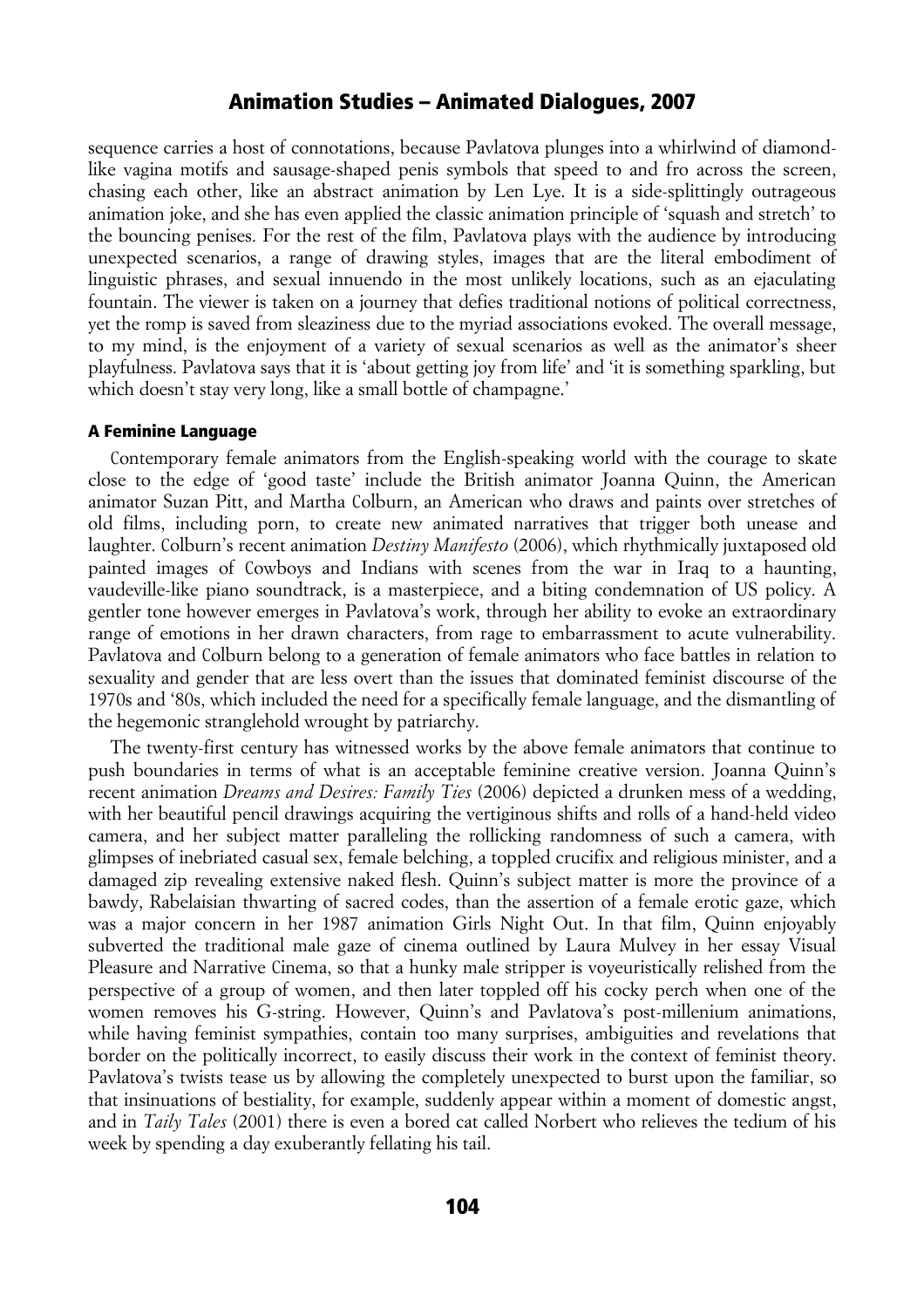

*Fig. 1 - Michaela Pavlatova: Taily Tales, 2001*

It could be said that our Western notions of political correctness have somewhat bypassed the former Soviet bloc, but it is now eighteen years since the 'Velvet Revolution' restored democratic rule in Czechoslovakia, and all but two of Pavlatova's films have been created without Soviet censors breathing down her neck. She has also lived for several years in San Francisco, been a visiting professor at Harvard University, and a worldly knowledge of international art practices informs her work. I would posit that the rich legacy of Czech animation is nevertheless an important influence in the particular

sensibility that infuses her work and differentiates it from her Western peers, and I want to apply some scrutiny now to the characteristics of this tradition, and Pavlatova's layering of her animations with a variety of semiotic codes.

### The Czech Animation Tradition

If one examines the work of Jiri Trnka and Jan Svankmajer, two of the great Czech animation auteurs, features from their oeuvre arise that may be compared and contrasted with those of Pavlatova. Both Trnka and Svankmajer have worked principally with three dimensional puppets or objects, whereas Pavlatova has animated different styles of drawing, or interfused drawing with live action, such as in her film about her grandmother, *O Babice* (2000), and she has also directed the live-action feature film, *Faithless Games* (2003). Svankmajer firmly identifies as a Surrealist artist, while Pavlatova has declared in the autobiographical documentary *This Could Be Me* (1996) that 'I like the world of ordinary things. Reality can be more interesting than fiction. Reality and relationships with my parents, with my brother, with my friends, with my grandma, and relations between the man and the woman.' In an animated drawing of her face, she proclaims in a saucy, breathy voice: 'I like to watch people,' and continues 'I like to observe their faces, to create the stories hidden behind the words.' This confession that she enjoys voyeuristic pleasure reveals an artistic stance that can be related to Svankmajer's interests, but Pavlatova's delight in 'hidden stories' and the use of images possessing a wide sphere of connotation, operates within the realm of human interactions and domesticity.

Svankmajer, like Pavlatova, possesses the ability to push the subject matter of his films to the very edge. Absurdity therefore resounds in each of his films, and in animations such as *Food* (1992), where diners eat their clothes and body parts, there is the type of insane black humour and totally unpredictable narrative trajectory that one relishes in Pavlatova. Sexual symbolism and fetishism crop up in both Svankmajer's *Conspirators of Pleasure* (1996) and Pavlatova's *Carnival of Animals*. As Marina Warner wrote in a recent article in *The Guardian*, although there are no explicit sexual references in *Conspirators of Pleasure*, a conspirator 'treats himself to an orgy of stimuli secretly in his garage, where he massages himself with his fabricated utensils' such as 'brushes, bristles, nails, feathers, velvet, fur and rubber fingertips,' resulting in 'one of the most suggestive and filthiest experiences you will ever have the good fortune to see – or rather to feel' (Warner 2007). While *Carnival of Animals* features some outlandish scenarios from a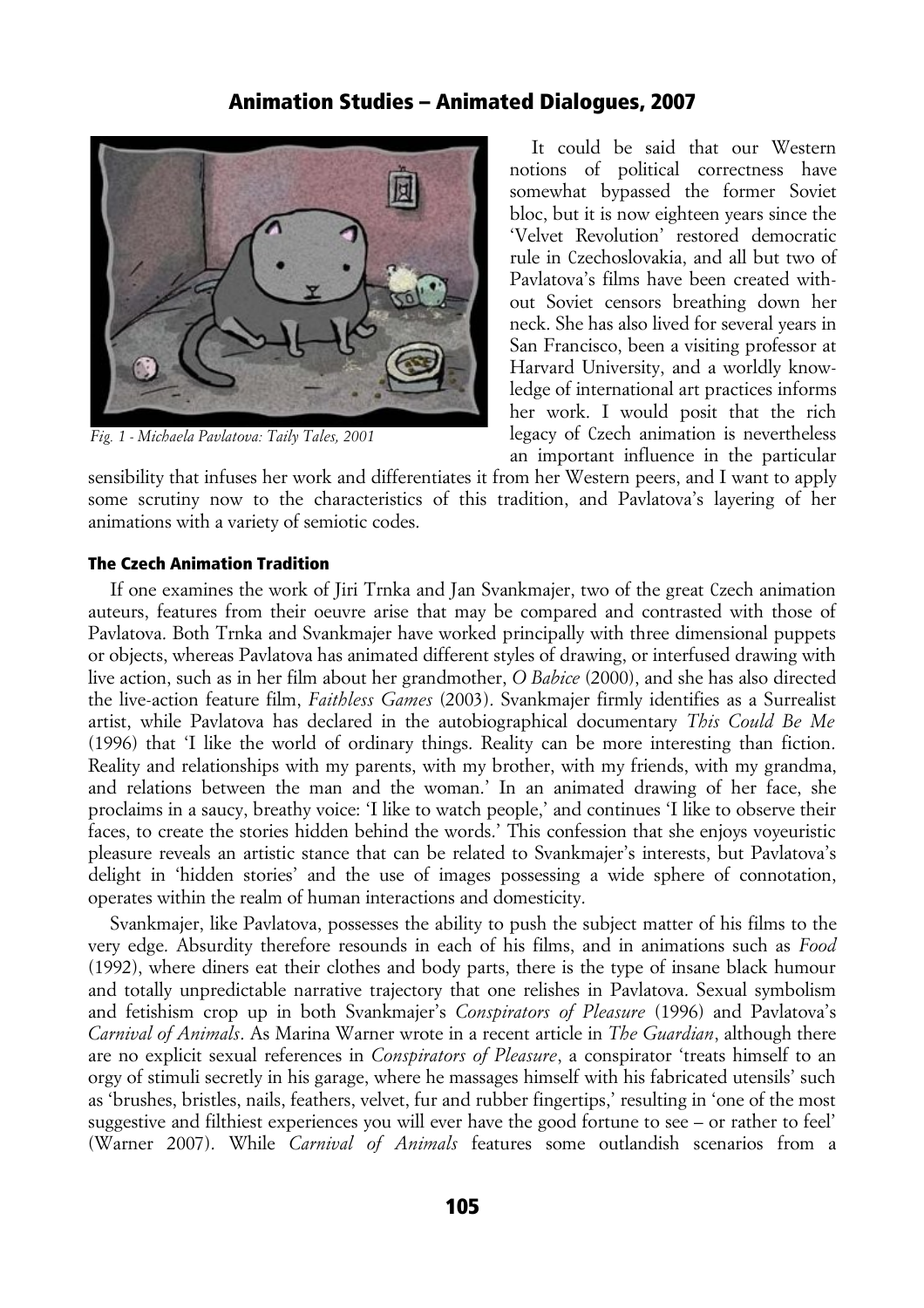conventional perspective – long-beaked birds tweaking the nipples of women while old men masturbate, a phallus-shaped fountain that ejaculates liquid at the climax of a sequence (see fig. 2) – Pavlatova however, does not regularly couch her animations in the type of extreme situations that often crop up in Svankmajer, nor do her narratives typically resemble dreamlike fragments.



*Fig. 2 - Michaela Pavlatova: Carnival of Animals, 2006*

There is always a contrapunctal lightness that balances the darker themes within her animations, and a focus on human interaction. In this area she can be compared to Trnka, with his attention to character and nuance, and tender emotions co-exist with darker sentiments in her sequences. Compared to both Trnka and Svankmajer, Pavlatova's interests are much more domestic and personal, and she is fascinated with the emotional motivations behind daily dramas and small, seemingly banal details.

In tracing the influences upon Pavlatova and Czech animation, it is worth considering the legacy of decades of Soviet rule and censorship. Although she only made two animations under Communism, it is interesting to explore to what extent Pavlatova has absorbed the legacy of Czech animation under the Soviets, and in what ways she departs from this tradition. Chris Robinson writes that Estonian animation 'can be characterized by its strange combination of the rational and absurd' (2006, vii). Paul Wells, in Understanding Animation, also regards the presence of the absurd as a defining feature of Eastern European animation, and he links it with the works of Samuel Beckett and Eugene Ionesco. Wells writes that the absurdists brought 'a philosophic dimension to the visual pun,' and that their outlook sprang from the belief that human beings were depersonalized by modern society and subjected to mind-numbing systems of oppression that crippled human potential. Only the spirit of black humor could allow people to live amidst such bleak conditions, because it recognized 'the absurdity of ever-repeating patterns of behavior, and, inappropriate notions of order and routine as they are determined by hierarchical power structures in society' (Wells 1998, p. 134).

Black humor certainly is a strong feature within Pavlatova's animations, and whereas Eastern European animators under Communist rule used it to vent against insane governmental systems, in Pavlatova's work, black humor expresses the insanity of various relationships, whether they are familial or romantic. She collapses the decorum that surrounds social niceties, revealing the dark urges within us all, and the truth to Freud's insight that tendentious humor reveals repressed drives that are considered taboo. In *Uncles and Aunts* (1992), for example, animated sepia photographs with written captions depict family get-togethers, and Vladimir, who has been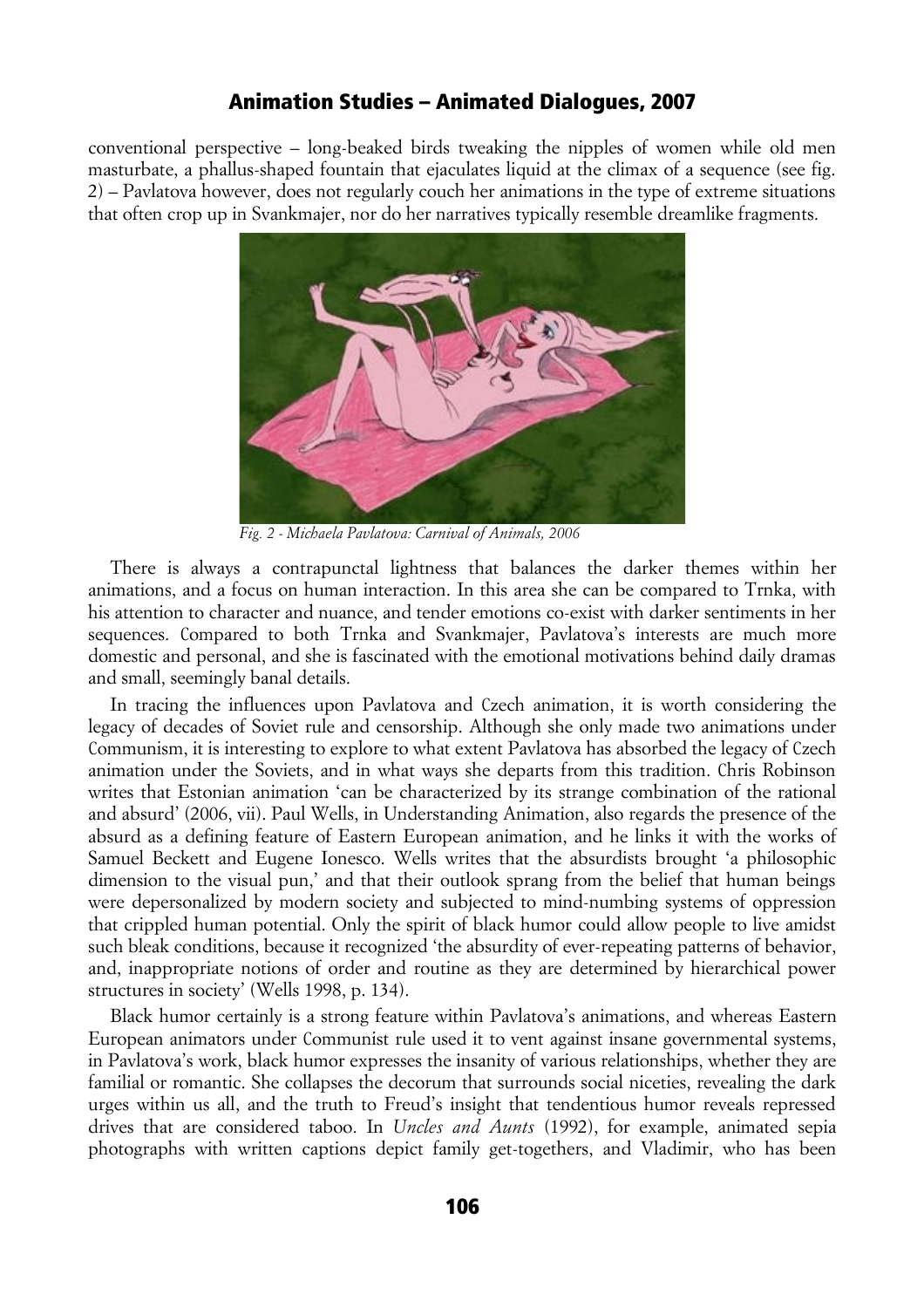poking his tongue out at the plump Auntie Marushka, finds that she eventually pins his tongue to the floor with her heavy boot. Grandpa meanwhile turns up in a wheelchair and is greeted with a birthday cake blazing with candles. Both he and the chair are accidentally incinerated; the family stands around and pragmatically roasts sausages over the flames.

The German film *The Lives of Others* (2006) explores the lives of a group of artists in the former East Germany, and the debilitating constraints imposed by the system and the Stasi secret police. Czech artists under Soviet rule also faced a severe curtailing of expression, forcing the writer Milan Kundera and filmmaker Milos Forman into exile, and the work of writers such as Ivan Klima to be banned for years. Wells notes that such strictures propelled Central and East European animators towards allegory and metaphor as vehicles for expression, because protest could be hidden beneath symbolic layers and thereby dodge the censors. Puppets, distanced from the human form and therefore supposedly innocuous, served as mouthpieces for dissent, as exemplified in the classic stop-motion The Hand by Jiri Trnka. Jan Svankmajer's fascination with the contents of the repressed embraced absurd juxtapositions of childhood motifs, sexuality, death, and grotesque horror, that also spoke of the traumatization of the individual due to external forces, and thus can be read as the effects of both political and personal oppression.

There are no longer any Soviet censors scrutinizing the moral fabric of Czech animation, and these days there is comparative artistic and political freedom. Nevertheless, Pavlatova's animations still bear the imprint of the legacy of the past, although it is the sphere of personal relationships rather than the Communist State that now possesses the power to inflict various agonies, and in her films, characters rebel against the injustices of lost love, disappointment and betrayal by using the full repertoire of the Czech animation legacy: black humor, absurdity, and the use of allegory and images with highly symbolic, connotational capacities. In her 1995 animation *Repete,* men and women are stuck in a perpetual rut of behavioural problems that cause a great deal of frustration and misery; a young woman rejects her partner and he immediately pulls a noose over his head, an elderly woman brings her husband a plate of food at his desk and he barely notices her.

Pavlatova literalizes the relentless repetition of patterns by repeating the various vignettes of dysfunctional interaction to a rhythmic percussive beat, so that sound carries a symbolic resonance. The potential bleakness of such scenes is relieved by some very funny, black moments: in Pavlatova's world, animals also experience relationship difficulties, and two worms passionately kiss and then one slaps the other. The climax of the film depicts all the protagonists in the animation crossing over into each other's vignettes, and because they have all been represented with a variety of visual signatures, a vivid stylistic mélange occurs, and the characters are symbolically depicted as being from different worlds, but still connected. They finally realize the destructiveness of their behaviour and try to alter their patterns. But there is no redemptive happy ending in *Repete;* rather, some of the couples are able to make positive changes, while for others the new patterns become just as problematic as the old ones.

### The Presence of Words

Pavlatova's animations *Words, Words, Words* (1991) and *Carnival of Animals* (2006) both exemplify the power of the visual pun that Wells associates with the Eastern European animation tradition. They also display numerous instances where abstract concepts are concretized; a feature of Svankmajer and especially Saul Steinberg, a Jewish Romanian artist, whose beautifully absurd cartoons exploring life in America adorned the pages of The New Yorker magazine for decades. Steinberg consistently played with the fact that words and images are both signs, which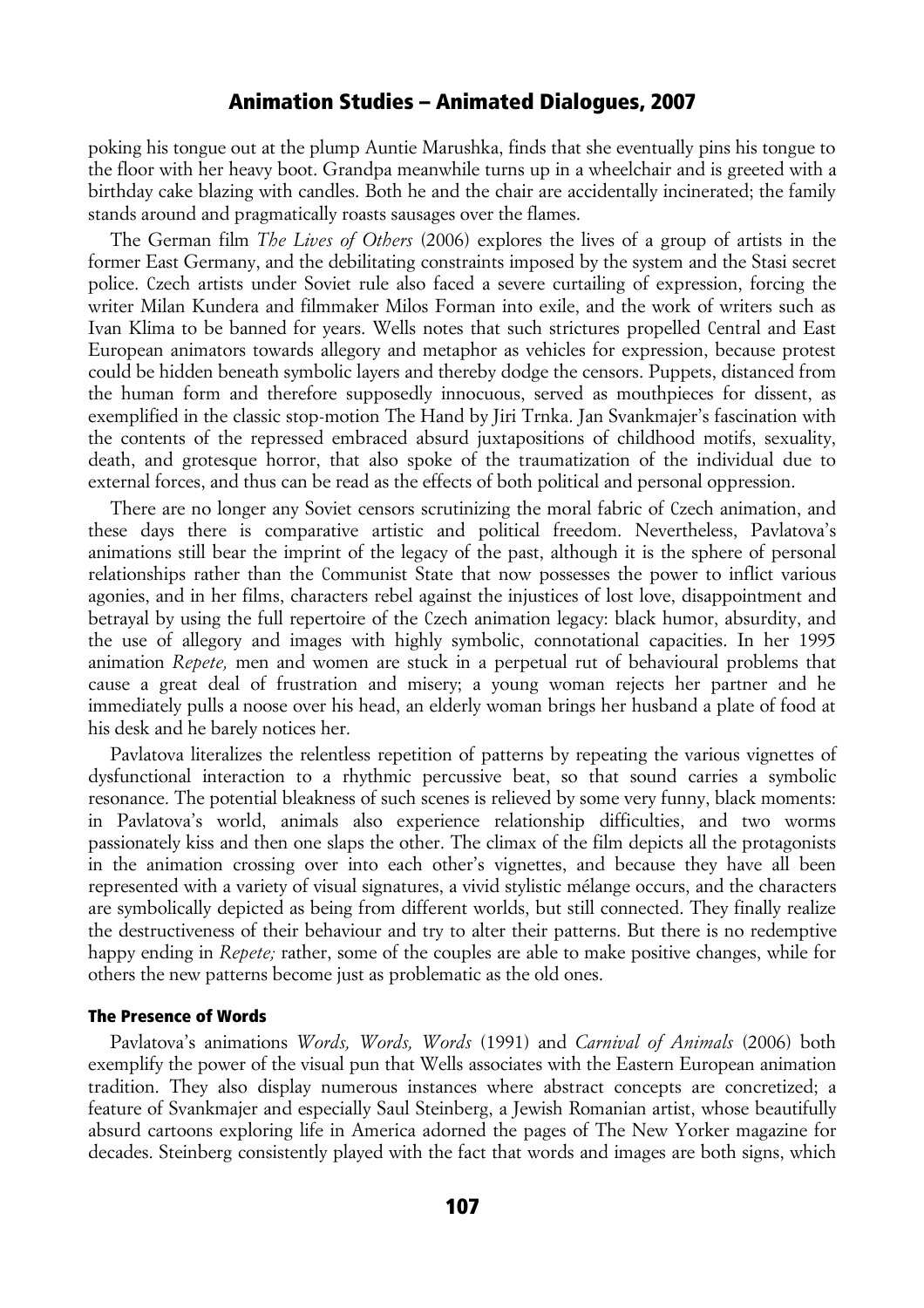according to the father of semiotics, C.S. Pierce, are presences standing in for absences. Words are concepts and images, and Steinberg exposed their multidimensional nature in drawings, for instance, where the word 'Here' is depicted as a sculptural object standing some distance from 'There.' The linguistic playfulness within Steinberg's work is present both in Words, Words, Words and Carnival of Animals. For example, in the latter film the 'animalistic' power of the libidinal drive in Pavlatova's animation is rather startlingly concretized by the fact that humans and animals literally joyfully frolic and fornicate together to the music by Saint-Saens. In another sequence an orgiastic circle of rabbits embodies the vernacular phrase 'bonking like bunnies.'

Indeed, the interchangeability of words and images can be identified as a consistent feature in East European animation during the years of Soviet rule. In Jan Lenica's 1964 animation *A*, the letter 'A' relentlessly brutalizes a man until he expels it from the room, only to have the letter 'B' appear. In Miroslav Kijowicz's 1966 film *Klatki* or 'Cages', letters represent freedom of thought rather than oppression: letters appear to form the names of philosophers such as Heidigger and Sartre. In the Czech animator Bretislav Pojar's 1981 film, *E*, the letter 'E' acquires such a civic monumentality, that a man who instead sees the letter 'B' is pronounced a lunatic.

Such strategies helped foil the Soviet censors, but they also explore the very nature of representation and communication, and cultural constructs. In Words, Words, Words, the English saying 'to go in one ear and come out the other', which Pavlatova says has an equivalency in Czech, is conveyed by a liquid substance that a woman releases by speaking into the ear of an elderly man, and it reappears on the other side of his head, without his reacting.

The substance's blue coloration creates a variety of watery connotations in English, such as 'a stream of words' or 'a torrent of abuse.' *Words, Words, Words* is indeed chock-full with examples of a visual 'language' that require the audience's interaction and interpretation, and the film itself is a poignant and hilarious study of the human need to interact. Pavlatova's masterful linework, her delight in a playful absurdity, and her predilection for conceptual complexity rather than trite answers, may be compared with the approach of Steinberg, Steig, and the Estonian animator Priit Parn, and when I suggested this, she said she felt honoured to be included in such company, and that teachers had shown the work of these artists to her class at university.

#### Conclusion

Pavlatova might in fact consider my comparison of her animations with certain traits evident in the Eastern European animation tradition under Communism to be a load of melodramatic hogwash, an interpretation by an Antipodean outsider, and this is fine, as her films lend themselves to multiple interpretations. Certainly, there is a warmth and sunniness, coupled with her sense of irony and black humor, that is quite different from stereotypical Eastern European angst. In addition, Pavlatova creates female characters that are not just passive playthings for men, or confined to traditional household tasks as in several of Svankmajer's films, but individuals with needs who strive and suffer valiantly. In one of her early animations for instance, Crossword (1989), a domestic farce unfolds with a woman asserting her sexual needs, only to despair when her husband busies himself with a crossword puzzle. In *Carnival of Animals*, a powerful and poignant sequence depicts a woman in a business jacket and skirt who is clearly older than the nubile age celebrated by women's magazines and Britney Spears' fandoms. This woman stands confidently in a spotlight while her stockings and clothes slowly glide up and down her body, and are removed. It is a sensual and moving celebration of female sexuality.